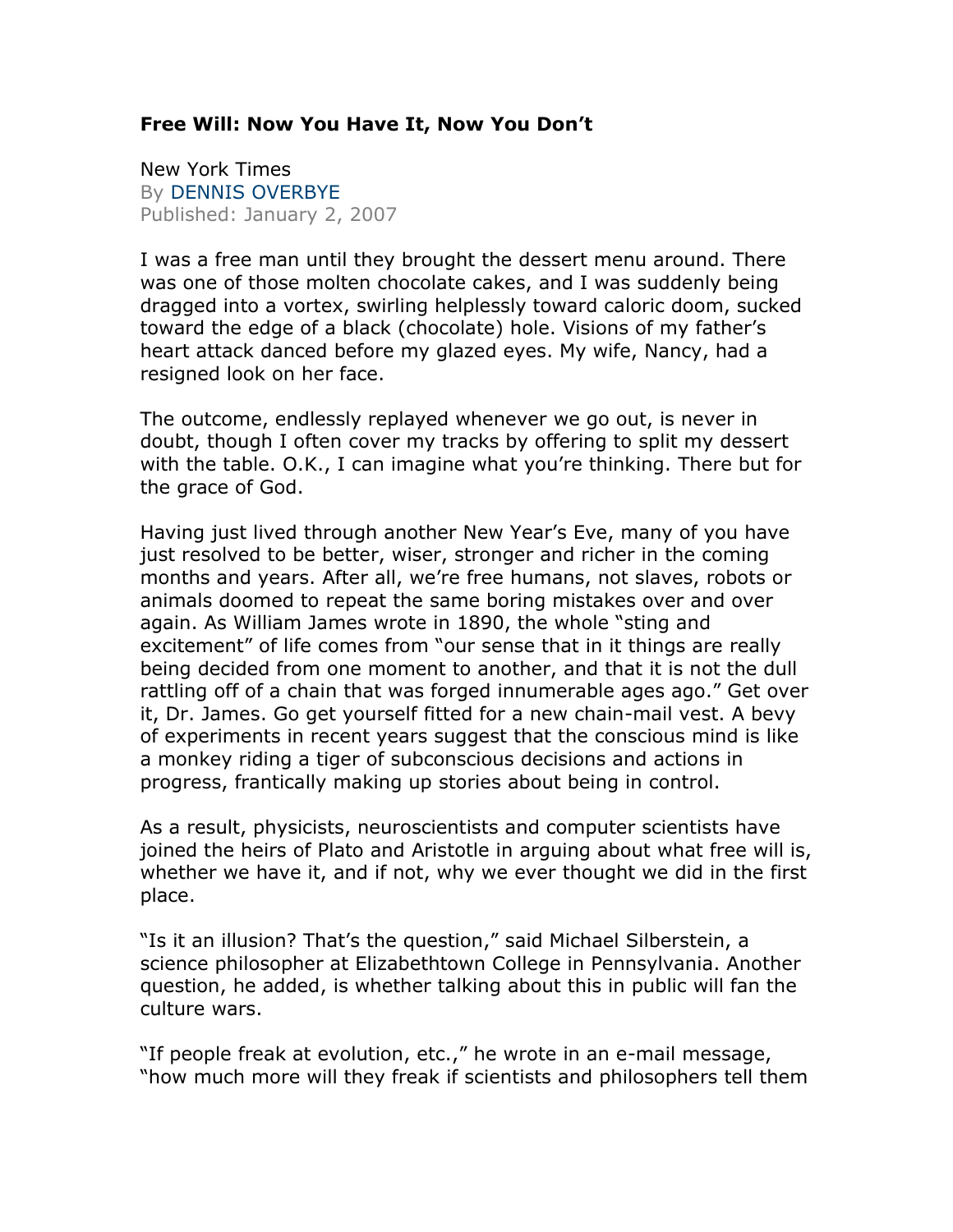they are nothing more than sophisticated meat machines, and is that conclusion now clearly warranted or is it premature?"

Daniel C. Dennett, a philosopher and cognitive scientist at [Tufts](http://topics.nytimes.com/top/reference/timestopics/organizations/t/tufts_university/index.html?inline=nyt-org)  [University](http://topics.nytimes.com/top/reference/timestopics/organizations/t/tufts_university/index.html?inline=nyt-org) who has written extensively about free will, said that "when we consider whether free will is an illusion or reality, we are looking into an abyss. What seems to confront us is a plunge into nihilism and despair."

Mark Hallett, a researcher with the National Institute of Neurological Disorders and Stroke, said, "Free will does exist, but it's a perception, not a power or a driving force. People experience free will. They have the sense they are free.

"The more you scrutinize it, the more you realize you don't have it," he said.

That is hardly a new thought. The German philosopher Arthur Schopenhauer said, as Einstein paraphrased it, that "a human can very well do what he wants, but cannot will what he wants."

Einstein, among others, found that a comforting idea. "This knowledge of the non-freedom of the will protects me from losing my good humor and taking much too seriously myself and my fellow humans as acting and judging individuals," he said.

How comforted or depressed this makes you might depend on what you mean by free will. The traditional definition is called "libertarian" or "deep" free will. It holds that humans are free moral agents whose actions are not predetermined. This school of thought says in effect that the whole chain of cause and effect in the history of the universe stops dead in its tracks as you ponder the dessert menu. At that point, anything is possible. Whatever choice you make is unforced and could have been otherwise, but it is not random. You are responsible for any damage to your pocketbook and your arteries.

"That strikes many people as incoherent," said Dr. Silberstein, who noted that every physical system that has been investigated has turned out to be either deterministic or random. "Both are bad news for free will," he said. So if human actions can't be caused and aren't random, he said, "It must be  $-$  what  $-$  some weird magical power?"

People who believe already that humans are magic will have no problem with that.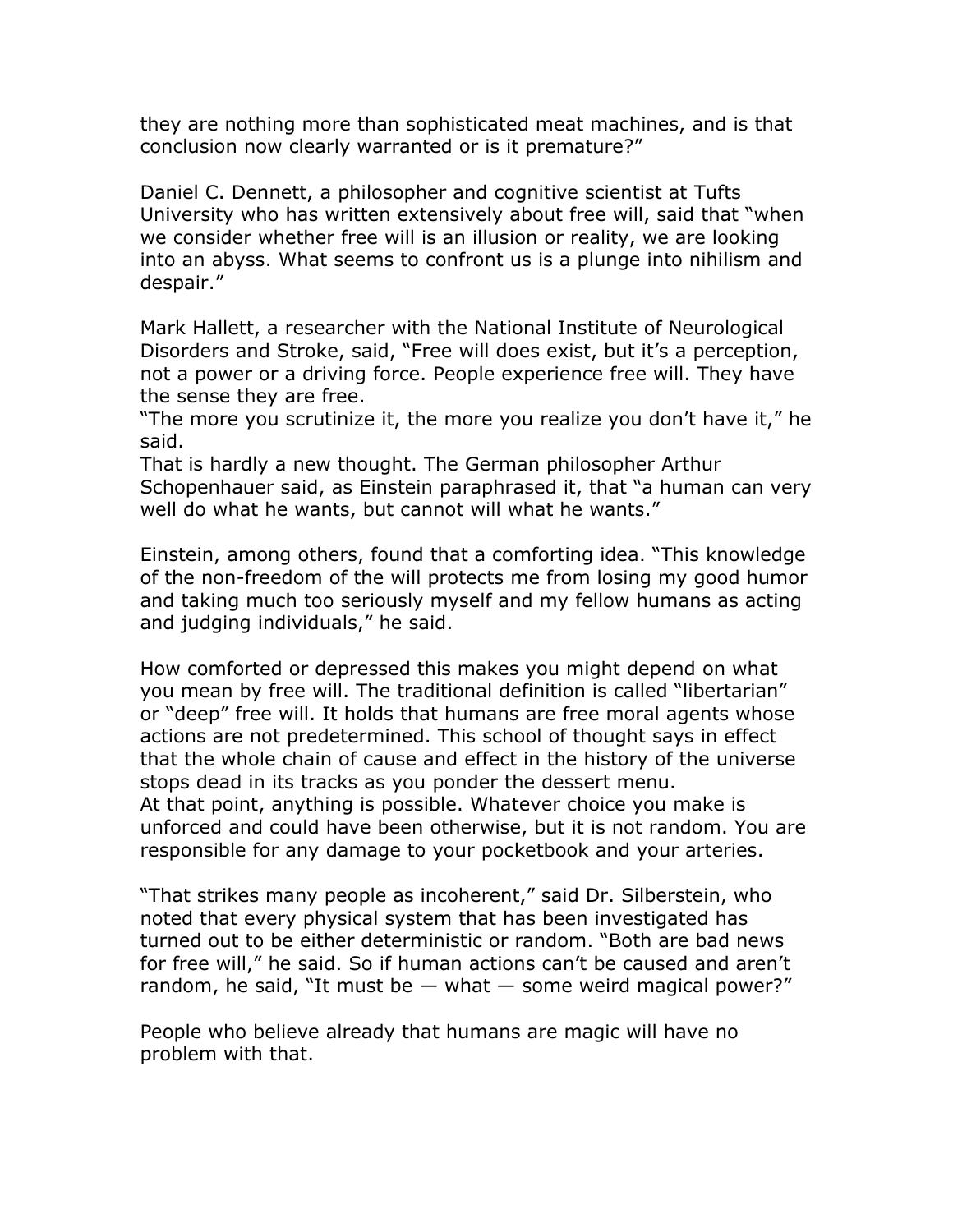But whatever that power is  $-$  call it soul or the spirit  $-$  those people have to explain how it could stand independent of the physical universe and yet reach from the immaterial world and meddle in our own, jiggling brain cells that lead us to say the words "molten chocolate."

A vote in favor of free will comes from some physicists, who say it is a prerequisite for inventing theories and planning experiments.

That is especially true when it comes to quantum mechanics, the strange paradoxical theory that ascribes a microscopic randomness to the foundation of reality. Anton Zeilinger, a quantum physicist at the University of Vienna, said recently that quantum randomness was "not a proof, just a hint, telling us we have free will."

Is there any evidence beyond our own intuitions and introspections that humans work that way?

Two Tips of the Iceberg

In the 1970s, Benjamin Libet, a physiologist at the [University of](http://topics.nytimes.com/top/reference/timestopics/organizations/u/university_of_california/index.html?inline=nyt-org)  [California,](http://topics.nytimes.com/top/reference/timestopics/organizations/u/university_of_california/index.html?inline=nyt-org) San Francisco, wired up the brains of volunteers to an electroencephalogram and told the volunteers to make random motions, like pressing a button or flicking a finger, while he noted the time on a clock.

Dr. Libet found that brain signals associated with these actions occurred half a second before the subject was conscious of deciding to make them.

The order of brain activities seemed to be perception of motion, and then decision, rather than the other way around.

In short, the conscious brain was only playing catch-up to what the unconscious brain was already doing. The decision to act was an illusion, the monkey making up a story about what the tiger had already done.

Dr. Libet's results have been reproduced again and again over the years, along with other experiments that suggest that people can be easily fooled when it comes to assuming ownership of their actions. Patients with tics or certain diseases, like chorea, cannot say whether their movements are voluntary or involuntary, Dr. Hallett said.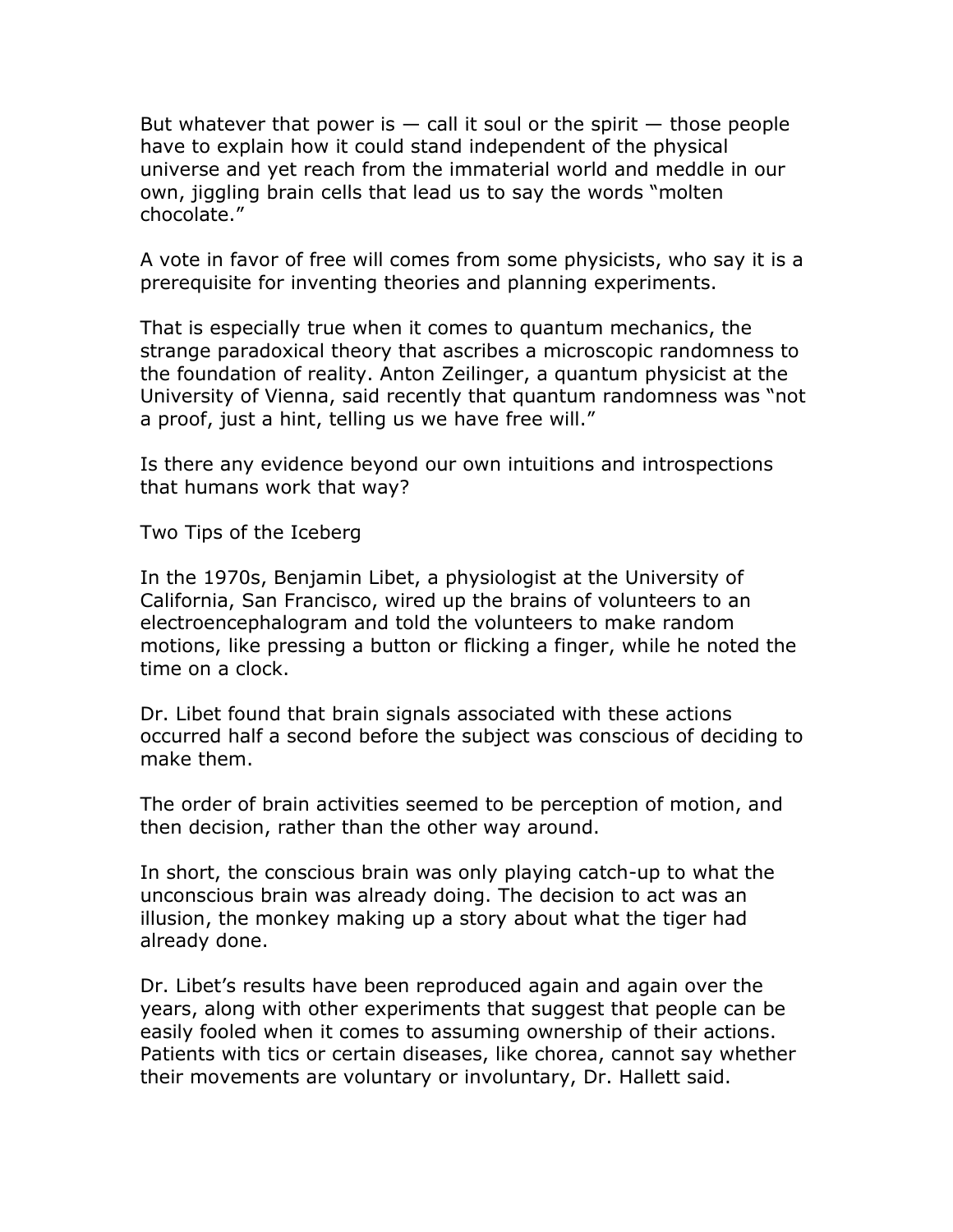In some experiments, subjects have been tricked into believing they are responding to stimuli they couldn't have seen in time to respond to, or into taking credit or blame for things they couldn't have done. Take, for example, the "voodoo experiment" by Dan Wegner, a psychologist at [Harvard,](http://topics.nytimes.com/top/reference/timestopics/organizations/h/harvard_university/index.html?inline=nyt-org) and Emily Pronin of Princeton. In the experiment, two people are invited to play witch doctor.

One person, the subject, puts a curse on the other by sticking pins into a doll. The second person, however, is in on the experiment, and by prior arrangement with the doctors, acts either obnoxious, so that the pin-sticker dislikes him, or nice.

After a while, the ostensible victim complains of a headache. In cases in which he or she was unlikable, the subject tended to claim responsibility for causing the headache, an example of the "magical thinking" that makes baseball fans put on their rally caps.

"We made it happen in a lab," Dr. Wegner said.

Is a similar sort of magical thinking responsible for the experience of free will?

"We see two tips of the iceberg, the thought and the action," Dr. Wegner said, "and we draw a connection."

But most of the action is going on beneath the surface. Indeed, the conscious mind is often a drag on many activities. Too much thinking can give a golfer the yips. Drivers perform better on automatic pilot. Fiction writers report writing in a kind of trance in which they simply take dictation from the voices and characters in their head, a grace that is, alas, rarely if ever granted nonfiction writers. Naturally, almost everyone has a slant on such experiments and whether or not the word "illusion" should be used in describing free will. Dr. Libet said his results left room for a limited version of free will in the form of a veto power over what we sense ourselves doing. In effect, the unconscious brain proposes and the mind disposes.

In a 1999 essay, he wrote that although this might not seem like much, it was enough to satisfy ethical standards. "Most of the Ten Commandments are 'do not' orders," he wrote.

But that might seem a pinched and diminished form of free will.

Good Intentions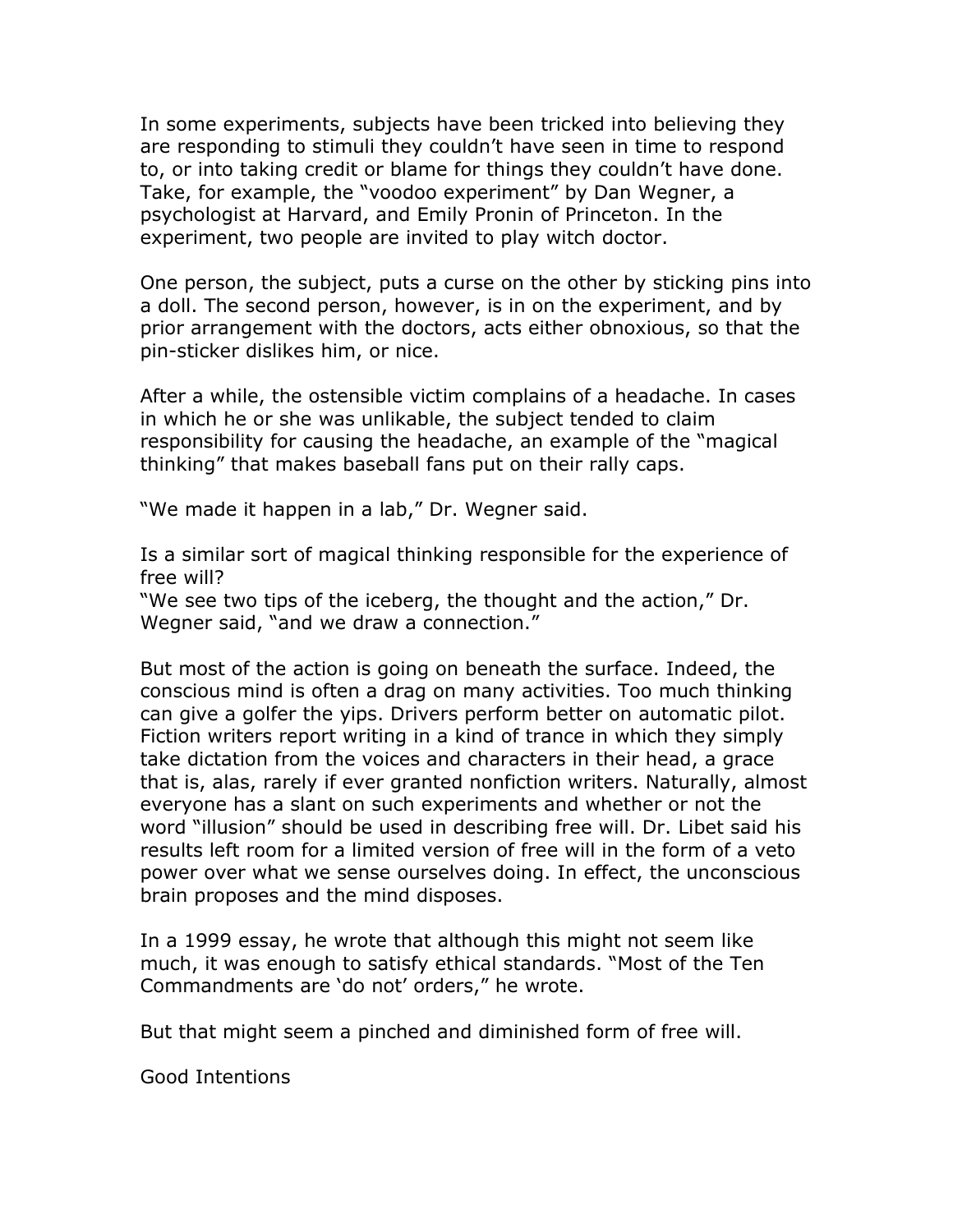Dr. Dennett, the Tufts professor, is one of many who have tried to redefine free will in a way that involves no escape from the materialist world while still offering enough autonomy for moral responsibility, which seems to be what everyone cares about.

The belief that the traditional intuitive notion of a free will divorced from causality is inflated, metaphysical nonsense, Dr. Dennett says reflecting an outdated dualistic view of the world.

Rather, Dr. Dennett argues, it is precisely our immersion in causality and the material world that frees us. Evolution, history and culture, he explains, have endowed us with feedback systems that give us the unique ability to reflect and think things over and to imagine the future. Free will and determinism can co-exist.

"All the varieties of free will worth having, we have," Dr. Dennett said.

"We have the power to veto our urges and then to veto our vetoes," he said. "We have the power of imagination, to see and imagine futures."

In this regard, causality is not our enemy but our friend, giving us the ability to look ahead and plan. "That's what makes us moral agents," Dr. Dennett said. "You don't need a miracle to have responsibility."

These so-called emergent phenomena, like brains and stock markets, or the idea of democracy, grow naturally in accordance with the laws of physics, so the story goes. But once they are here, they play by new rules, and can even act on their constituents, as when an artist envisions a teapot and then sculpts it  $-$  a concept sometimes known as "downward causation." A knowledge of quarks is no help in predicting [hurricanes](http://topics.nytimes.com/top/reference/timestopics/subjects/h/hurricanes_and_tropical_storms/index.html?inline=nyt-classifier)  $-$  it's physics all the way down. But does the same apply to the stock market or to the brain? Are the rules elusive just because we can't solve the equations or because something fundamentally new happens when we increase numbers and levels of complexity?

Opinions vary about whether it will ultimately prove to be physics all the way down, total independence from physics, or some shade in between, and thus how free we are. Dr. Silberstein, the Elizabethtown College professor, said, "There's nothing in fundamental physics by itself that tells us we can't have such emergent properties when we get to different levels of complexities."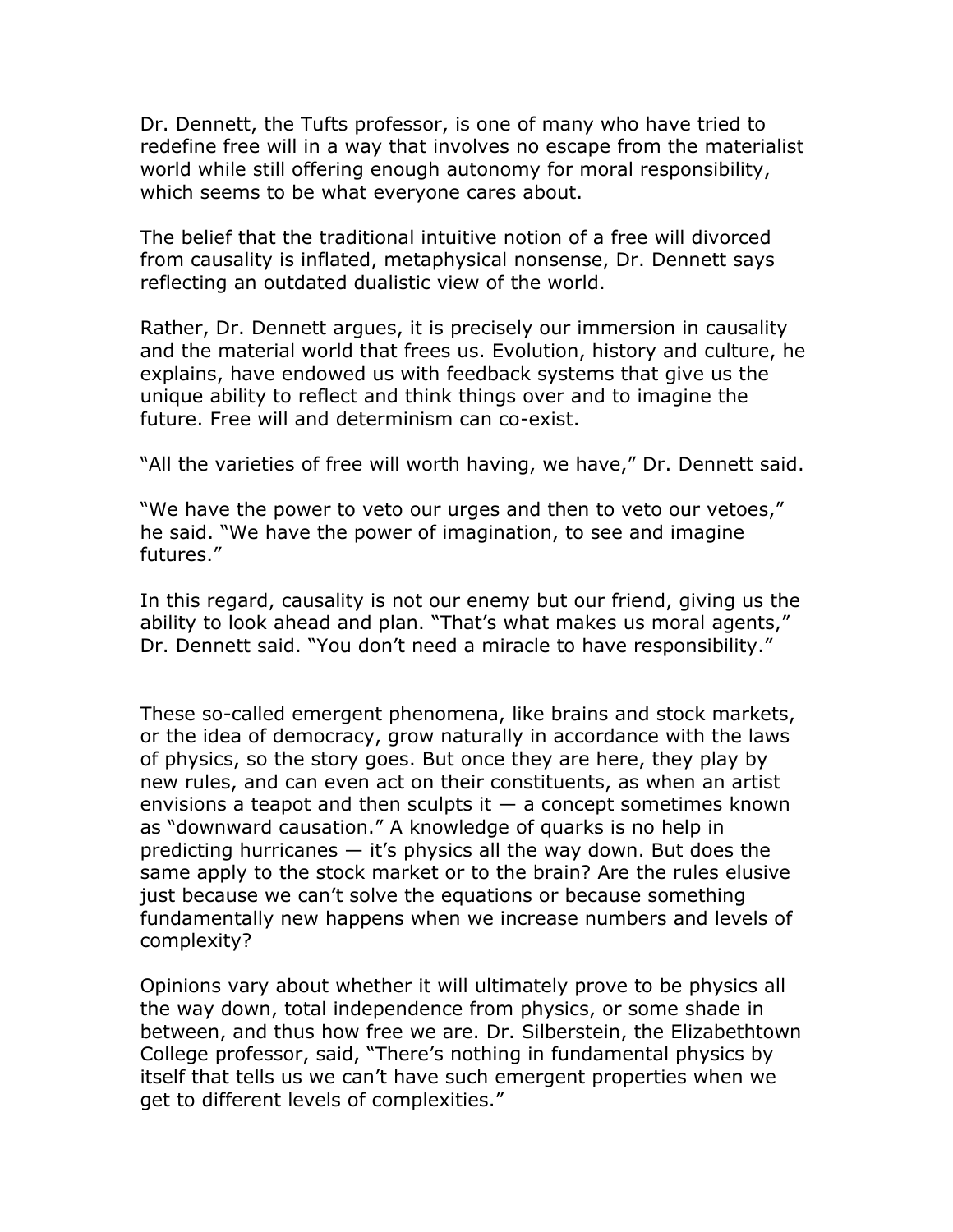He waxed poetically as he imagined how the universe would evolve, with more and more complicated forms emerging from primordial quantum muck as from an elaborate computer game, in accordance with a few simple rules: "If you understand, you ought to be awestruck, you ought to be bowled over."

George R. F. Ellis, a cosmologist at the University of Cape Town, said that freedom could emerge from this framework as well. "A nuclear bomb, for example, proceeds to detonate according to the laws of nuclear physics," he explained in an e-mail message. "Whether it does indeed detonate is determined by political and ethical considerations, which are of a completely different order."

I have to admit that I find these kind of ideas inspiring, if not liberating. But I worry that I am being sold a sort of psychic perpetual motion machine. Free wills, ideas, phenomena created by physics but not accountable to it. Do they offer a release from the chains of determinism or just a prescription for a very intricate weave of the links?

And so I sought clarity from mathematicians and computer scientists. According to deep mathematical principles, they say, even machines can become too complicated to predict their own behavior and would labor under the delusion of free will.

If by free will we mean the ability to choose, even a simple laptop computer has some kind of free will, said Seth Lloyd, an expert on quantum computing and professor of mechanical engineering at the [Massachusetts Institute of Technology.](http://topics.nytimes.com/top/reference/timestopics/organizations/m/massachusetts_institute_of_technology/index.html?inline=nyt-org)

Every time you click on an icon, he explained, the computer's operating system decides how to allocate memory space, based on some deterministic instructions. But, Dr. Lloyd said, "If I ask how long will it take to boot up five minutes from now, the operating system will say 'I don't know, wait and see, and I'll make decisions and let you know.' "

Why can't computers say what they're going to do? In 1930, the Austrian philosopher Kurt Gödel proved that in any formal system of logic, which includes mathematics and a kind of idealized computer called a Turing machine, there are statements that cannot be proven either true or false. Among them are self-referential statements like the famous paradox stated by the Cretan philosopher Epimenides, who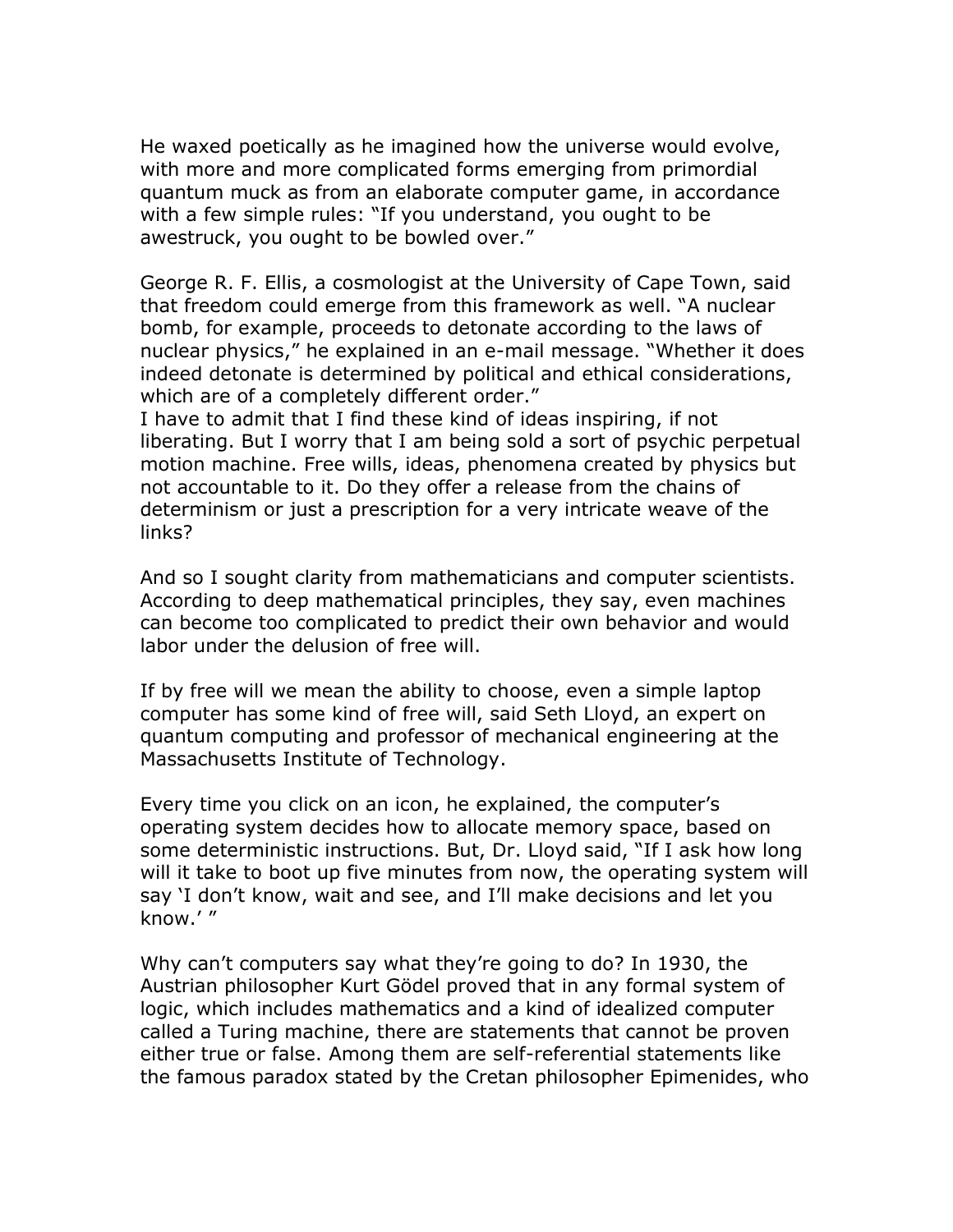said that all Cretans are liars: if he is telling the truth, then, as a Cretan, he is lying.

One implication is that no system can contain a complete representation of itself, or as Janna Levin, a cosmologist at [Barnard](http://topics.nytimes.com/top/reference/timestopics/organizations/b/barnard_college/index.html?inline=nyt-org)  [College](http://topics.nytimes.com/top/reference/timestopics/organizations/b/barnard_college/index.html?inline=nyt-org) of [Columbia University](http://topics.nytimes.com/top/reference/timestopics/organizations/c/columbia_university/index.html?inline=nyt-org) and author of the 2006 novel about Gödel, "A Madman Dreams of Turing Machines," said: "Gödel says you can't program intelligence as complex as yourself. But you can let it evolve. A complex machine would still suffer from the illusion of free will."

Another implication is there is no algorithm, or recipe for computation, to determine when or if any given computer program will finish some calculation. The only way to find out is to set it computing and see what happens. Any way to find out would be tantamount to doing the calculation itself.

"There are no shortcuts in computation," Dr. Lloyd said.

That means that the more reasonably you try to act, the more unpredictable you are, at least to yourself, Dr. Lloyd said. Even if your wife knows you will order the chile rellenos, you have to live your life to find out.

To him that sounds like free will of a sort, for machines as well as for us. Our actions are determined, but so what? We still don't know what they will be until the waiter brings the tray.

That works for me, because I am comfortable with so-called physicalist reasoning, and I'm always happy to leverage concepts of higher mathematics to cut through philosophical knots.

The Magician's Spell

So what about [Hitler?](http://topics.nytimes.com/top/reference/timestopics/people/h/adolf_hitler/index.html?inline=nyt-per)

The death of free will, or its exposure as a convenient illusion, some worry, could wreak havoc on our sense of moral and legal responsibility. According to those who believe that free will and determinism are incompatible, Dr. Silberstein said in an e-mail message, it would mean that "people are no more responsible for their actions than asteroids or planets." Anything would go. Dr. Wegner of Harvard said: "We worry that explaining evil condones

it. We have to maintain our outrage at Hitler. But wouldn't it be nice to